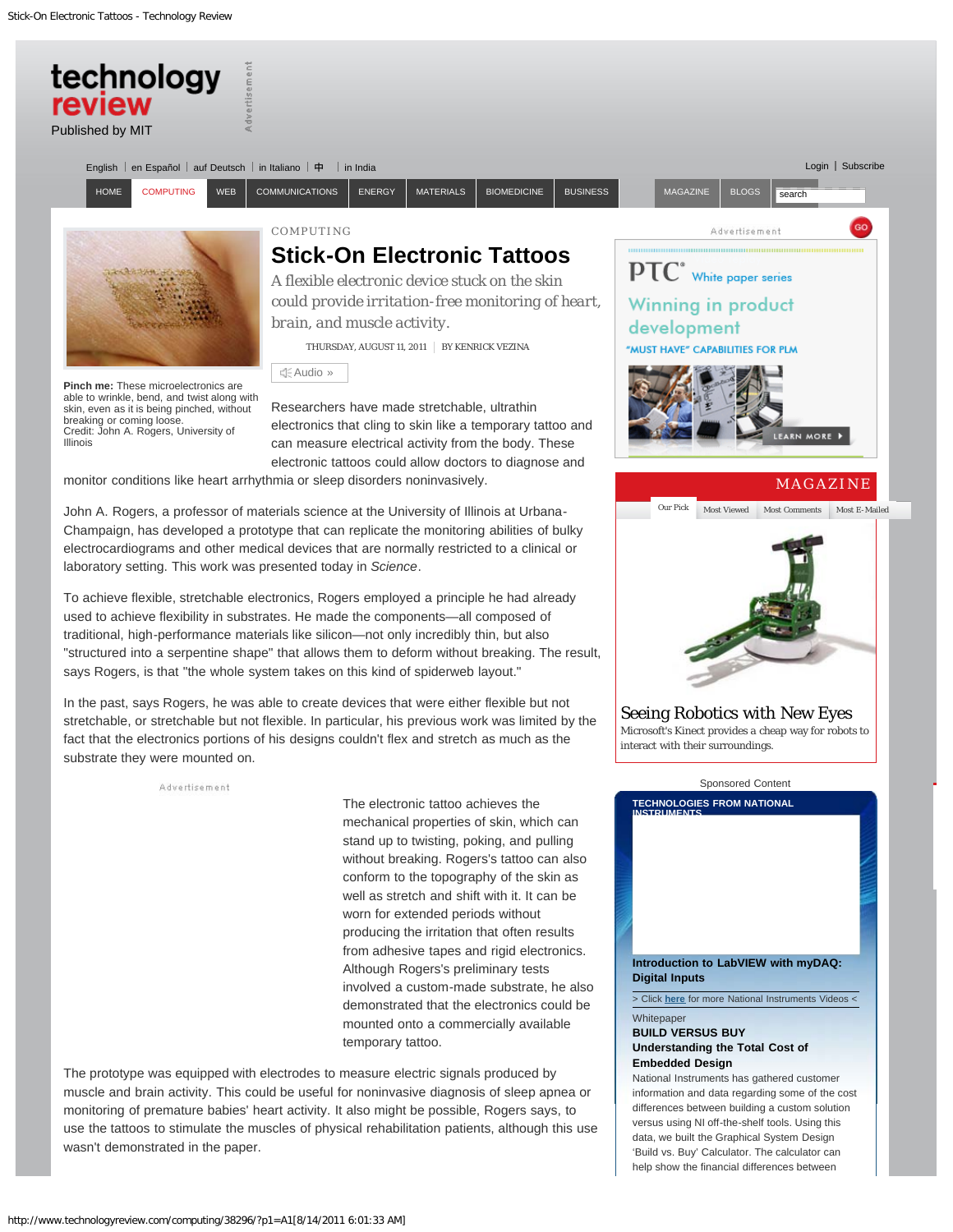To demonstrate the device's potential as a human-computer interface, Rogers mounted one of the tattoos on a person's throat and used measurements of the electrical activity in the throat muscles to control a computer game. The signal from the device contained enough information for software to distinguish among the spoken words "left," "right," "up," and "down" to control a cursor on the screen.

View full  $PDF >$  Listen to story >

your friends are doing.

**[Iron Man-Like Exoskeleton Nears](http://www.technologyreview.com/blog/helloworld/27055/?fb_ref=article) [Production - Technology Review](http://www.technologyreview.com/blog/helloworld/27055/?fb_ref=article)** 549 people recommend this.

building a custom solution versus buying an offthe-shelf system. This paper discusses the benefits and drawbacks of both a traditional custom design approach and off-the-shelf

**FACEBOOK**

embedded tools.

**NATIONAL**<br>INSTRUMENTS

Find us on **Fig.** 

Create an account or **log in** to See what

**[Venture Capitalists Back Away from Clean](http://www.technologyreview.com/energy/38295/?fb_ref=article)**

**[MORE](http://www.technologyreview.com/tr50/)** 

Subscribe to

The device included sensors for temperature, strain, and electric signals from the body. It also housed LEDs to provide visual feedback; photodetectors to measure light exposure; and tiny radio transmitters and receivers. The device is small enough that it requires only minuscule amounts of power, which it can harvest via tiny solar cells and via a wireless coil that receives energy from a nearby transmitter. Rogers hopes to build in some sort of energy-storage ability, like a tiny battery, in the near future. The researchers are also working on making the device wireless*.*

<span id="page-1-0"></span>Ultimately, Rogers says, "we want to have a much more intimate integration" with the body, beyond simply mounting something very closely to the skin. He hopes that his devices will eventually be able to use chemical information from the skin in addition to electrical information.